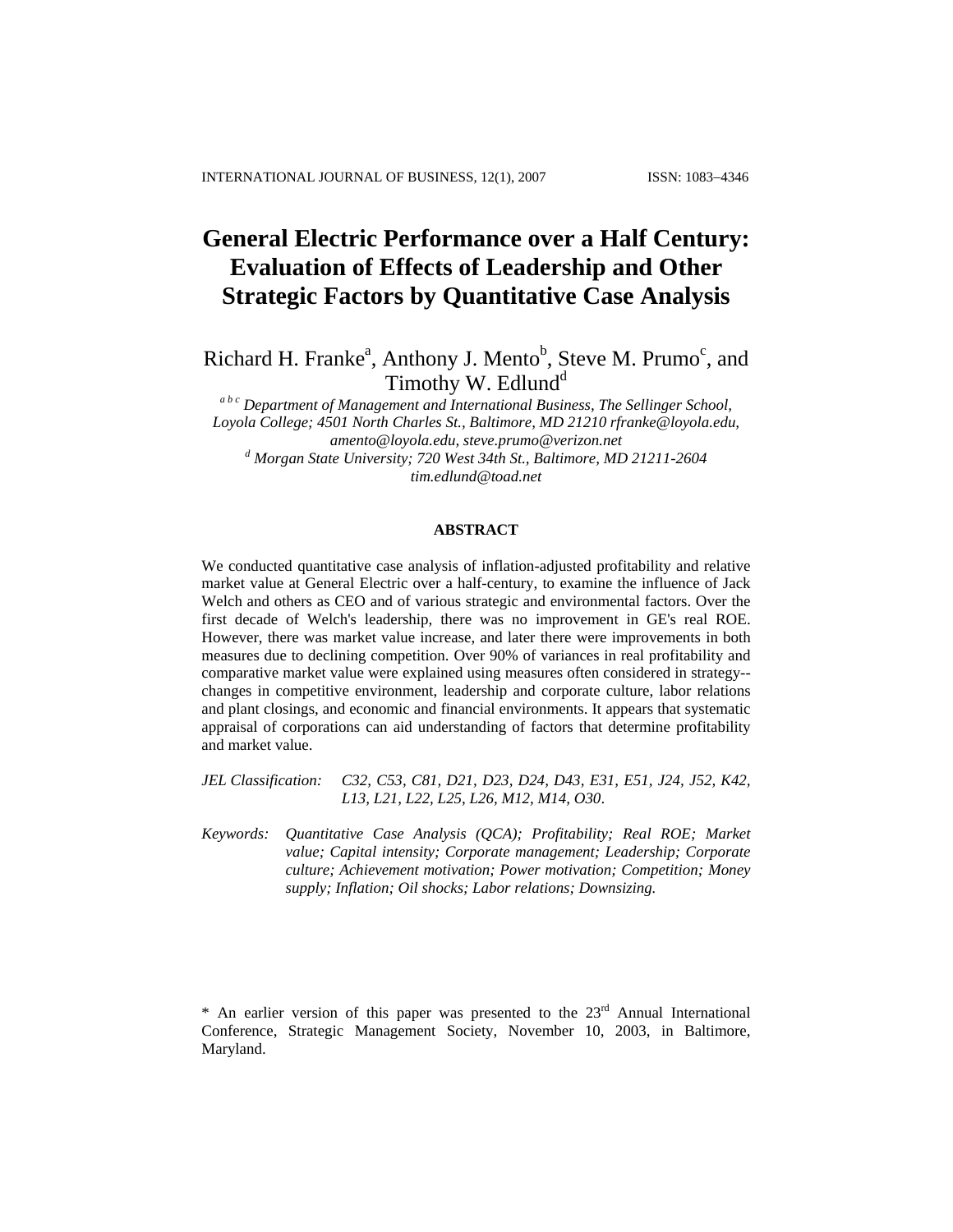## **I. INTRODUCTION**

Jack Welch, who was the CEO of General Electric from 1981 through 2000, is one of the most widely acclaimed and admired contemporary business leaders in the United States. During his tenure at GE, Welch produced more money for shareholders than anyone else except Bill Gates at Microsoft (Byrne, 1998). The market capitalization of GE shares went from 12 thousand million dollars in 1981 to 500 thousand million dollars by 2000 (*Multinational Monitor*, 2001).

#### **A. Welch's Style as a Model for Effective Management**

In describing elements of Welch's operating style that may have contributed to success, Edwin Locke (2002) identified *leader's guides to action* including: (1) Face reality as it is, not as you want it to be. (2) Control your destiny or someone else will. (3) Change before you have to. (4) Compete to win. Under Welch's leadership, Locke noted a clearly articulated set of institutional guidelines which included: (1) Show integrity. (2) Hate bureaucracy. (3) Be open to new ideas, regardless of the course. (4) Pursue high quality, low cost, and speed. (5) Have self confidence. (6) Have a clear, realitybased vision. (7) Have a global focus. (8) Use stretch goals and differential rewards. (9) View change as an opportunity, not as a threat. (10) Finally, possess energy and energize others. Locke (2002) appraised six books about and one written by Welch, stressing the importance of *simplicity*. As stated by Welch (Lowe, 1988: 155): "Simplicity is a quality sneered at today in cultures that like their business concepts the way they like their wine, full of nuance, subtlety, complexity, hints of this and that ... cultures like that will produce sophisticated decisions loaded with nuance and complexity that arrive at the station long after the train has gone ... you can't believe how hard it is for people to be simple, how much they fear being simple. They worry that if they're simple, people will think they are simpleminded. In reality, of course, it's just the reverse. Clear, tough-minded people are the most simple."

According to Tichy and Sherman (1993), Jack Welch saw reality objectively and consistently applied this orientation. He was willing to face reality, even if it was different from that in the past: "Facing reality as it is, not as it was or as you wish ... facing reality is crucial in life, not just in business. You have to see the world in the purest, cleanest way possible or you can't make decisions on a rational basis."

As noted by Locke (2000), Welch was a problem finder, not just a problem solver. When he became CEO in 1981, General Electric already was quite profitable, without obvious problems. He grasped the reality that if the status quo continued GE eventually would decline, so he proceeded to transform the company. Even during his final years at GE, Welch was not content to rest on his triumphs. Thrusts in the 1990s included a massive quality program ("6 sigma"), a push further into financial services, and a string of acquisitions meant to give GE technological leadership in key industries.

A related aspect of Jack Welch's leadership was to set goals that seemed difficult or even impossible (Locke, 2000). He required that every business in GE's portfolio be number one or two in its industry--in the United States, and later in the world as a whole. Steve Kerr of General Electric described the GE "stretch target" as "basically an extremely ambitious goal, [which] gets your people to perform in ways they never imagined possible. It's a goal that, by definition, you don't know how to reach"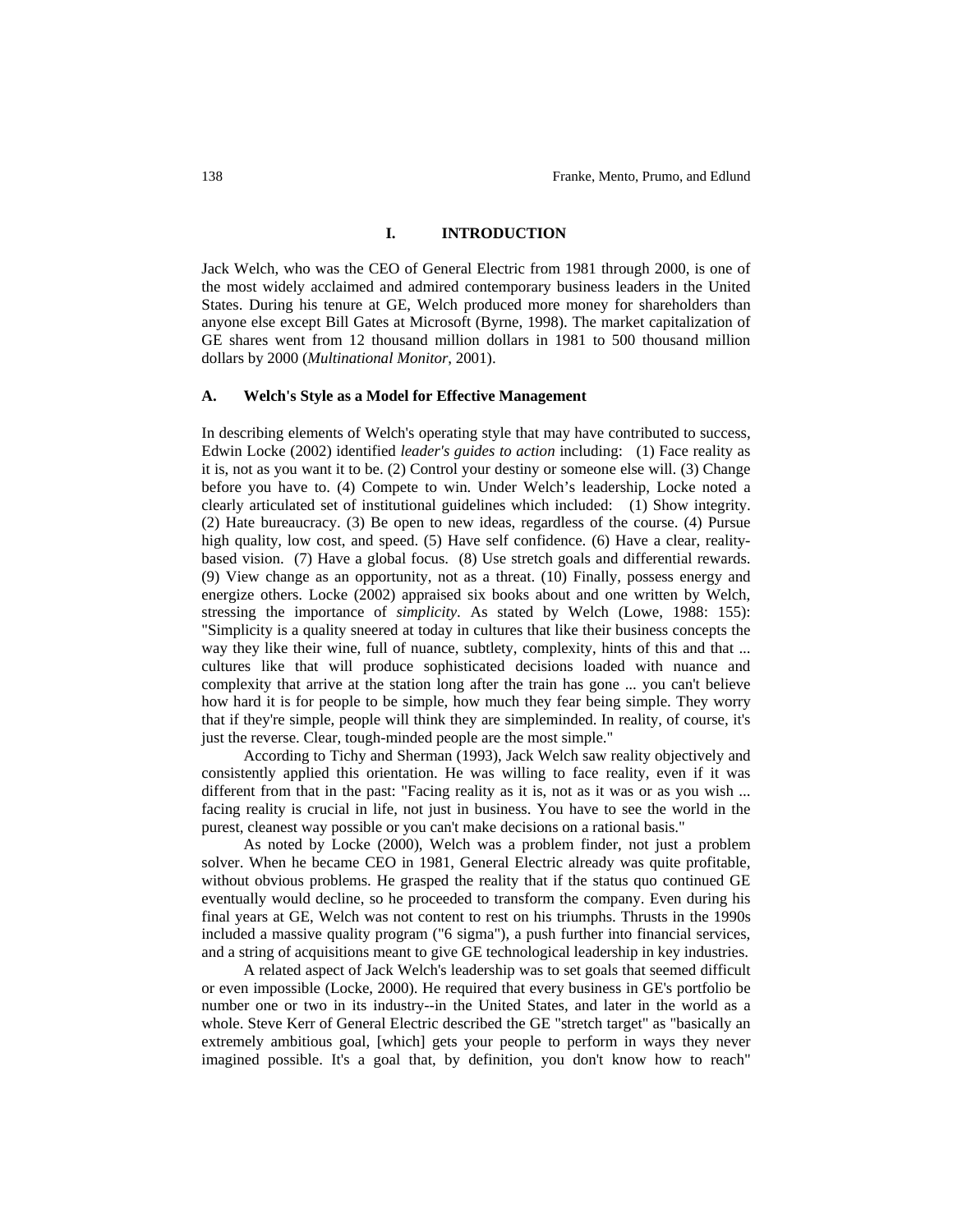(Sherman, 1995). Although GE attained a record 14.5% operating margin and a 25% return on equity in 1997, Welch still was not satisfied. He planned a major restructuring because he did not believe General Electric to be sufficiently competitive in several of its business units. Moreover, he was not a proponent of incremental change; to him this was not significant or revolutionary enough to be able to maintain competitiveness (Locke, 2000).

# **B. Other Views of Jack Welch**

However, Jack Welch was not without critics. While CEO, he made unpopular decisions, such as divesting historical but low profit margin GE product lines, eliminating almost 200,000 employee positions between 1982 and 1994--nearly half the labor force in 1981 when he assumed control. Welch also was at the helm during the failed acquisition of Kidder Peabody (Byrne, 1998).

O'Boyle (1998) noted downsides of Welch's transformation of GE in real but hidden costs from downsizings, from numerous acquisitions, and from a diminished role for manufacturing and related R&D at GE. O'Boyle examined government documents and private correspondence, and conducted 320 personal interviews. He concluded that the basis of Welch's success was a kind of financial gamesmanship rather than superior management or technical innovation. Elliott (2003) describes the beginning of a reemphasis on high technology following Welch's exit. In particular, O'Boyle (1998) and Byron (2004) found that Welch's "win at any cost" style of leadership might tempt some employees to behave unprofessionally in trying to deliver winning results.

Damage from a competitor orientation has been demonstrated in recent scandals and in quantitative analyses comparing twenty corporations by Armstrong and Collopy (1996), Franke, Armstrong, and Vaclavik (1998), and by Armstrong and Green (2007) in the preceding article. O'Boyle (1998) claimed that Welch took humanity and compassion out of business, short-changing employees and communities in pursuit of profits. In the long run, as in the case of the recent adverse court decision requiring that GE clean up its decades old PCB pollution of the Hudson River, this could lead to serious costs to the corporation.

Downsizing has become standard practice for many American corporations in recent decades. But Cascio (1993; 2002), Baumohl (1993), and O'Toole (1995) find that toughness and layoffs often do not lead to increases in profitability and stock price. A general finding empirically is that downsizing does not increase an organization's ability to compete nor does it produce the expected rebound in earnings. As shown in the earlier article by Franke and Miller (2007), since downsizing usually increases capital intensity and decreases capital utilization it can be expected to impact negatively both profitability and growth; for example, there was little *real* sales growth under Welch except through acquisitions. Also, costs of downsizing include survivors' tending to experience higher levels of stress, exhibit higher absenteeism and turnover, and to become more risk-averse and self-absorbed. Baumohl's (1993) report on an AMA survey of 500 downsized companies showed a drop of morale in 75% of the firms, no increase in efficiency for 66%, and a minority with profitability increase.

Under Welch according to O'Boyle (1998), General Electric--which had extraordinary capabilities in engineering, research, and development--appears to have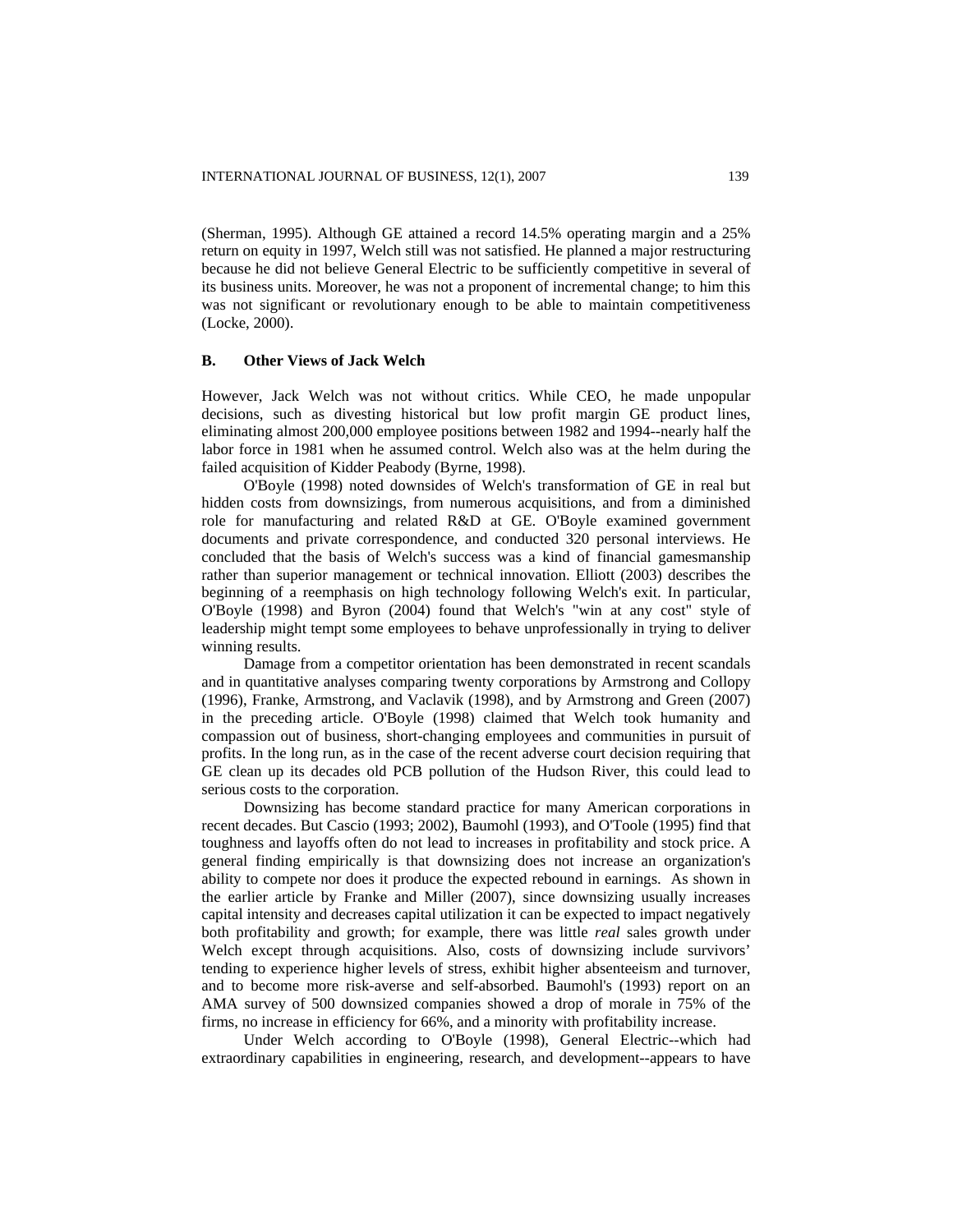fallen behind in these areas. In every year from 1900 to 1986, GE was number one among American corporations in obtaining patents. Following the transformation by Welch, GE was not even among the top twenty U.S. corporations in terms of its inventions. These included light bulbs, the first diesel locomotive, synthetic diamonds, the first X-ray machine, the first commercial jet engine, and the first home refrigerator.

We examine whether General Electric benefited from the leadership of Jack Welch. We follow suggestions of Summer et al. (1990) that appraisals of companies should be longitudinal over relatively long periods of time and should be empirical (statistical), focusing on after-tax return on stockholders' equity. Recognizing the problem noted by the Council of Economic Advisers (1989: 47) that inflation causes "accounting--historical cost--rates of return reported to stockholders and upper management to diverge sharply from real rates of return," we employ the inflation adjustment procedure described by Franke and Edlund (1992) to calculate GE's *real*  return on equity after taxes under CEOs Ralph Cordiner (1951-63), Fred Borch (1964- 72), Reginald Jones (1973-80), John Welch (1981-2000), and Jeffrey Immelt (since 2001). We also develop *real* volume-weighted average annual indices of GE and Dow Jones stock values. GE's profitability and comparative market value then are evaluated to determine factors contributing to performance over time.

#### **II. HYPOTHESES**

Our *first hypothesis* is that GE's real profitability in the first decade under Welch did not improve. The s*econd hypothesis* is that real profitability increases in the remaining period under Welch were largely due to causes other than his leadership, in particular to the quasi-monopolistic position in major markets resulting from the collapse of the Westinghouse Corporation, which had been GE's primary competitor (*Business Week*, 1977; Franke et al., 1994). Our *third hypothesis* is that Welch was successful at increasing stock valuation, even when measured in real terms, but that decreased competition rather than Welch was the primary contributor to this index of corporate performance.

#### **III. METHOD**

Procedures for data gathering and transformation are described by Franke and Edlund (1992). In brief, we implemented the suggestions of Wheelen and Hunger (1989) and Summer et al. (1990) for long-term evaluation of firm performance, using time-series "econometric" analyses of real data. This had not been carried out by others, but is related to the real analyses of business units by Buzzell and Gale (1987). Data from *Fortune* since 1955 were augmented by *Moody's Industrial Manual* for selected years, with year by year inflation adjustment of net income and of additions to equity capital using GDP and GNP deflators from the *Economic Report of the President* for 1991 and 2003. All measures are adjusted to year 2000 dollar values. We also used data from *Yahoo* and the *ERP* to calculate real (2000-dollar) yearly stock prices for GE from trading-volume-weighted averages of highs and lows for each day over 1962 to 2002, and related these to similarly calculated yearly averages from the Dow-Jones Index (for 1951 to 2002).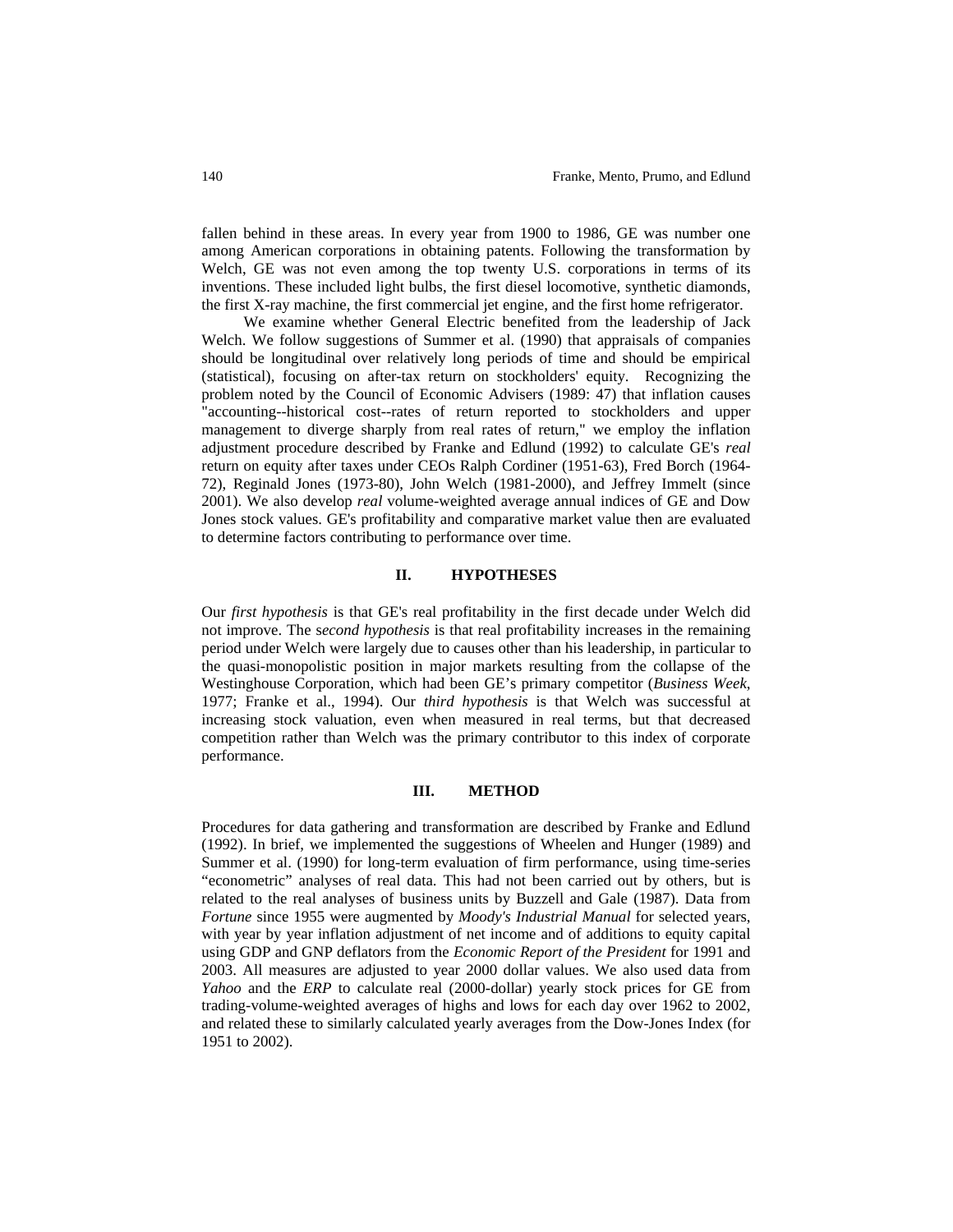The development of higher quality and real data and then correlation and stepwise multiple regression analysis of performance indicators are used to seek underlying sources of differences over time in corporate performance. Approaches to problems of significance, multicollinearity, serial correlation, and heteroscedacity in time-series analysis are in Franke and Kaul's (1978) and Franke's (1980) appraisals of the Hawthorne Experiments at Western Electric. Examples of industry and corporate evaluation are in Franke (1987) and Franke and Edlund (1992). Quantitative case analysis requires focus not merely upon statistical significance and variance explanation, but also attention to sign reversals from multicollinearity and to incomplete or incorrect attribution due to serial correlation. The development of psychological motivation data and their use in explaining performance differences are provided for national cultures and for corporate executives by Franke (1974; 1975), Franke, Mento, and Brooks (1985), Franke, Hofstede, and Bond (1991; 2002), Franke and Edlund (1992), Franke et al. (1994), Franke, Edlund, and Vaclavik (1998), and Franke and Barrett (2004).

#### **IV. RESULTS**

#### **A. Real Return on Equity over Time**

While the reported *apparent return on equity* after taxes (ApROE) for General Electric generally rose over 1951 to 2002, correlating .62 with the passage of time, the *real return on equity* (RealROE) was little changed (until the later 1990s), correlating only non-significantly with time in *Table 1* (see data for individual years in the *Appendix*  table). In particular, during the first decade with Jack Welch as Chief Executive Officer, RealROE averaged slightly *lower* than it did over the seven years of Reginald Jones, his predecessor as CEO.

#### **B. Factors Underlying GE Profitability**

The strongest Pearson correlation for RealROE is with the dummy variable of demise of Westinghouse after 1996. Other zero-order correlations that are significant, in Table 1, are the GE stock price relative to the Dow-Jones index (a separate dependent variable), GE's capital intensity (unusual in that it is not negatively related to RealROE, perhaps due to multicollinearity—see later tables), and money supply growth (negative probably due to adverse inflationary effects on GE Financial).

Multiple regression explains 93% of the variance in RealROE over 52 years, as shown in Table 2, using as explanatory variables:

(A) C*ompetitive factors*, including Westinghouse's demise as a great benefit, but also the ethical and financial costs of a price-fixing scandal four decades ago.

(B) C*orporate culture* high in the power motivation index of managerial proclivity and in the achievement motivation index of entrepreneurism (cf. Franke, 1974; McClelland, 1961; 1985). Also, the leadership of CEO Jones, directed to efficient management of existing enterprises using real-value accounting according to *Business Week* (1977) and Loomis (1981).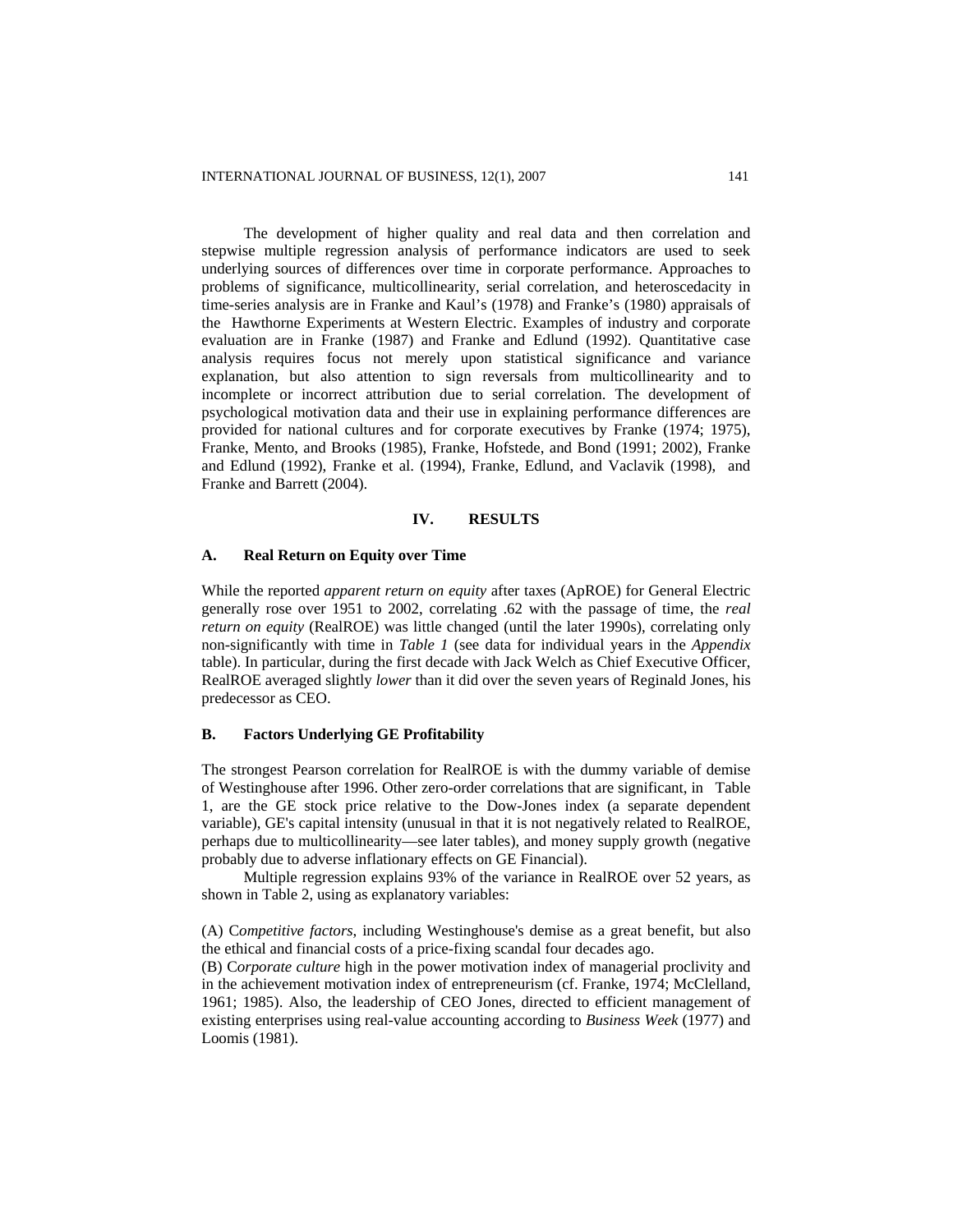|                                            | (2)           | (3)           | (4)            | (5)             | (6)          | (7)             | (8)          | (9)          | (10)             | (11)<br>RealROE ApparROE RelStPr CapInt AchMot AffMot PowMot M2Grow FuelInfl DJrealGrow |
|--------------------------------------------|---------------|---------------|----------------|-----------------|--------------|-----------------|--------------|--------------|------------------|-----------------------------------------------------------------------------------------|
|                                            |               |               |                |                 |              |                 |              |              |                  |                                                                                         |
| Mean:<br>Std. Deviation:                   | 11.48<br>2.25 | 18.22<br>3.22 | 12.72<br>10.90 | 100.30<br>78.17 | 7.88<br>3.67 | $-3.12$<br>6.73 | 7.13<br>2.93 | 6.48<br>2.72 | 4.03<br>10.53    | 4.50<br>13.19                                                                           |
| $(1)$ Year                                 | .18           | $.62**$       | $.88**$        | $.90**$         | $.70**$      | $.84**$         | $-83**$      | .11          | .00 <sub>1</sub> | .07                                                                                     |
| (2) Real ROE<br>after taxes                | 1.00          | $.82**$       | $.85**$        | $.43**$         | $-.00$       | $-.21$          | .22          | $-.34*$      | $-.01$           | .24                                                                                     |
| (3) Apparent<br><b>ROEat</b>               | $.82**$       | 1.00          | $.87**$        | $.73**$         | .22          | $.28*$          | $-.27$       | $-.23$       | .07              | .27                                                                                     |
| (4) GE Stock Price .85**<br>Relative to DJ |               | $.87**$       | 1.00           | .88**           | $.48**$      | $.40**$         | $-.34*$      | $-.36*$      | $-.07$           | .24                                                                                     |
| $(5)$ Capital<br>Intensity                 | $.43**$       | $.73**$       | $.88**$        | 1.00            | $.61**$      | $.61**$         | $-.55**$     | $-.25$       | $-.13$           | .21                                                                                     |
| (6) Achievement<br>Motivation              | $-.00$        | .22           | .48**          | $.61**$         | 1.00         | $.76***$        | $-68**$      | .20          | $-.24$           | $-.02$                                                                                  |
| (7) Affiliation<br>Motivation              | $-.21$        | $.28*$        | $.40**$        | $.61**$         | $.76*$       | 1.00            | $-0.96**$    | $.31*$       | .04              | .02                                                                                     |
| $(8)$ Power<br>Motivation                  | .22           | $-.27$        | $-.34*$        | $-.55**$        | $-.68**$     | $-0.96**$       | 1.00         | $-43**$      | $-16$            | .09                                                                                     |
| (9) Money Supply<br>Growth, 3 yrs.         | $-.34*$       | $-.23$        | $-.36*$        | $-.25$          | .20          | $.31*$          | $-43**$      | 1.00         | .12              | $-.30*$                                                                                 |
| $(10)$ Fuel Price<br>Inflation             | $-.00$        | .07           | $-.07$         | $-.13$          | $-.24$       | .04             | $-16$        | .12          | 1.00             | $-.34*$                                                                                 |
| $(11)$ Dow Jones<br>Real Growth            | .24           | .27           | .24            | .21             | $-.02$       | .02             | .09          | $-.30*$      | $-.34*$          | 1.00                                                                                    |

**Table 1** GE QCA: Descriptive statistics and Pearson correlation coefficients.

Notes: 1951 to 2002, except 1962 to 2002 for variable (4). \*p < .05, \*\*p < .01, two-tailed, if no serial correlation. Variables (2) to (4) are corporate performance measures. Variable (5) is corporate real equity per employee, in thousands s of 2000 U.S. dollars per person. Variables (6) to (8) are measures of corporate culture derived from letters to the shareholders (stakeholders). Variables (9) to (11) are characteristics of the external environment. Variables (5) to (11) are those which explain variance in performance measures (2) and (4), shown in regression models of Tables 2 and 3, which also use important competitive and other dummy variables. Year-by-year data for the Table 1 variables are in the Appendix.

(C) *Labor relations* costs, including dummy variables for a strike and plant closings.

(D) *External Economic and Financial* variables including money supply growth, which might adversely affect GE's financial business, the two oil shocks which damaged the underlying U.S. and world economies, fuel price inflation (which, holding constant the broad economic damage from oil shocks, might have been to the advantage of Utah International and other GE resources and energy businesses), and stock market real price increases which would benefit GE's pension reserves, surpluses from which were added to GE income and thus RealROE (Birger, 2000).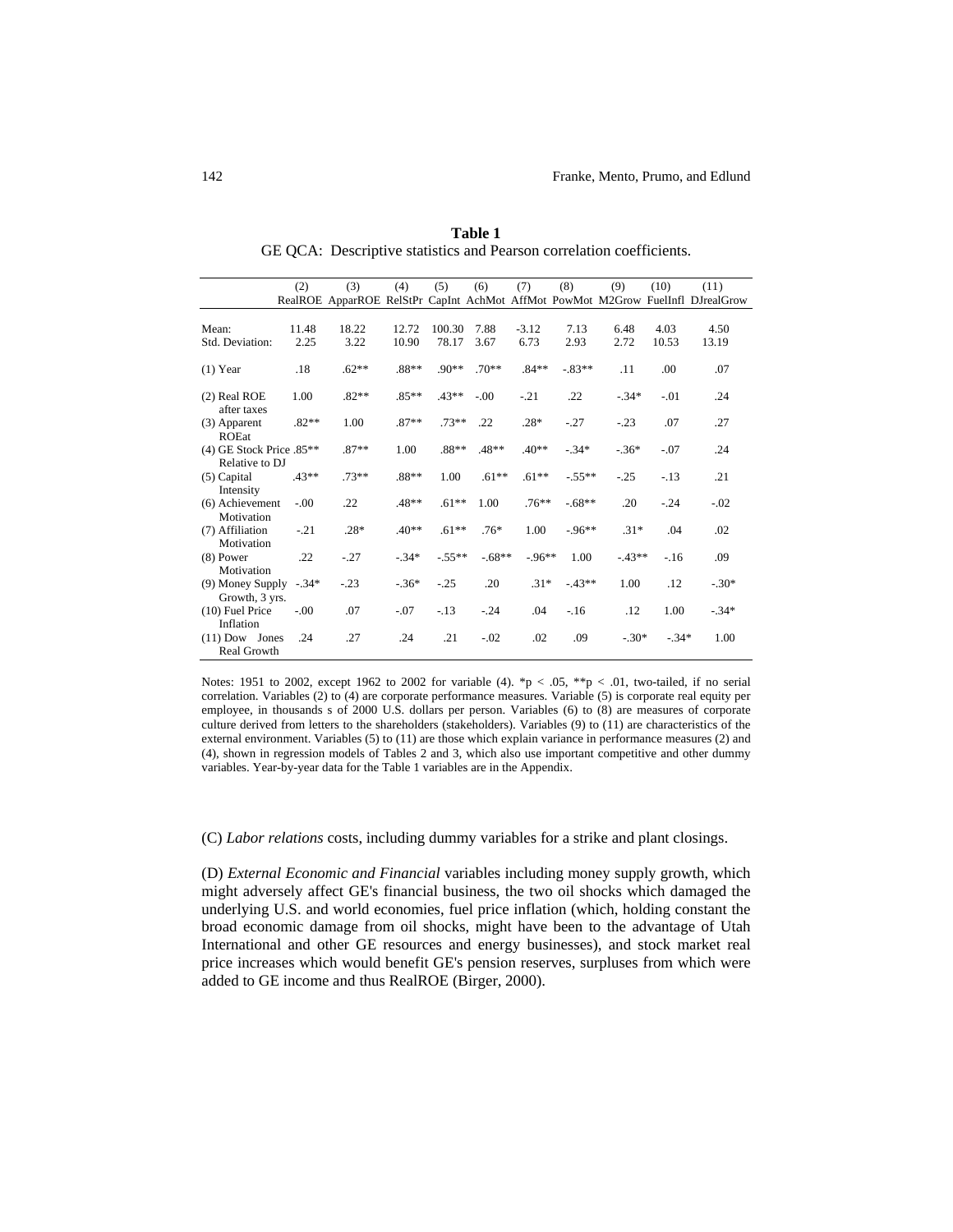| Dependent variable    | Unstandardized            |                                     | [Order of          | Slope coef./std. error   |  |
|-----------------------|---------------------------|-------------------------------------|--------------------|--------------------------|--|
| and category of in-   | regression                | Independent                         | entry in step-     | and significance (given  |  |
| dependent variables   | coefficients              | variables                           | wise regression]   | adequate Durbin-Watson)  |  |
| RealROE               | $= 8.23$                  |                                     |                    |                          |  |
| $(1951 - 2002)$       |                           |                                     |                    |                          |  |
| $+$ (A) Competitive   |                           | $+ 5.10*$ Westinghouse Gone (97+)   | $\lceil 1 \rceil$  | $(t = 6.31, p < .0005)$  |  |
| and Legal             |                           | $-3.14*$ Price Fixing Suit (1960)   | $\left[5\right]$   | $(t = -4.20, p < .0005)$ |  |
| Environment           |                           | $-2.12*$ Price Fixing Costs (1964)  | [11]               | $(t = -2.81, p = .008)$  |  |
|                       |                           |                                     |                    |                          |  |
| + (B) Corp. Culture   | $+0.42*$ Power Motivation |                                     | $\lceil 2 \rceil$  | $(t = 4.78, p < .0005)$  |  |
| and Leadership in     |                           | $+0.21*$ Achievement Motivation     | $\lceil 12 \rceil$ | $(t = 2.67, p = .011)$   |  |
| Internal Environ.     |                           | $+2.97$ *CEO Jones (1973-80)        | [8]                | $(t = 4.20, p < .0005)$  |  |
|                       |                           |                                     |                    |                          |  |
| + (C) Labor Relations | $-3.59*Strike (1969-70)$  |                                     | $\lceil 3 \rceil$  | $(t = -6.36, p < .0005)$ |  |
| and Plant Closings    |                           | $-2.23*Plant Closings (1997)$       | [6]                | $(t = -2.72, p = .010)$  |  |
| in Internal Environ.  |                           | - 2.34*Discontinued Ops. (1994)     | $[7]$              | $(t = -2.97, p = .005)$  |  |
|                       |                           |                                     |                    |                          |  |
| + (D) External        |                           | - 0.34*Money Supply Growth          | [4]                | $(t = -6.40, p < .0005)$ |  |
| Economic and          |                           | $-3.46*$ Oil Shock (74, 75, 79, 80) | [9]                | $(t = -5.74, p < .0005)$ |  |
| Financial             |                           | $+0.060*$ Fuel Price Inflation      | $[10]$             | $(t = 4.27, p < .0005)$  |  |
| Environment           |                           | $+0.020*$ Real Dow Jones Growth     | [13]               | $(t = 2.02, p = .050)$   |  |

**Table 2**  GE QCA: Regression equation for GE inflation-adjusted (real) ROE.

with variance explanation =  $92.6\%$ , adjusted =  $90.1\%$ , and Durbin-Watson coefficient = 1.869 (showing little serial correlation and little indication of model misspecification).

Notes: Real Return on Equity (range from 7.19% in 1969 to 17.07% in 2000) is calculated with both income after taxes and equity capital in constant 2000 dollars over time, as described by Franke and Edlund (1992). Westinghouse Gone is a dummy variable of 0 for 1951-1996 and 1 for 1997-2002, after Westinghouse's demise as GE's principal competitor. Price Fixing Suit is a dummy of 0 except 1 in 1960, the year of anti-trust indictments leading to disgrace and executive imprisonment and corporate and executive fines. Price Fixing Costs of nearly 500 million current dollars are a dummy of 0 except 1 in 1964. Power Motivation (range from 5 for Welch to 12 for Cordiner) is David McClelland's (1961) concept as computed from computer content analysis of imagery in letters to shareholders in the second year signed by each CEO, as described by Franke (1975) and Franke and Edlund (1992). It is part of a managerial motivation tendency described by Franke (1974) and McClelland (1980). Achievement Motivation (range from 3 for Cordiner to 16 for Immelt; Welch = 10) is an entrepreneurial tendency of similar origin. Strike was a 14-week strike in 1969-70, which seriously disrupted GE's ability to provide goods and services. Money Supply Growth (range from 1.17%/year up to 1994 to 12.09%/year for 1977) is calculated for the most recent three-year period from M2 in the *Economic Report of the President* for 1991 and 2003. Fuel Price Inflation (range from -21.88%/year up to 1986 to +38.94%/year up to 1980) is calculated since the most recent year from motor fuel price data from the *ERP*. Dow Jones Index data from yahoo are inflation-adjusted to 2000 dollar values using the GDP and GNP deflators from both volumes of the *ERP*. Other dummy variables of 1 (vs. 0) are for the years of occurrence indicated, from financial records and business literature (*Business Week*, *Dun's*, *Economist*, *Euromoney*, *Forbes*, *Fortune*, *Money*).

# **C. Market Value over Time**

As shown in the correlation with time in Table 1, and in the yearly data of the Appendix table, the stock price for GE relative to the Dow-Jones value (both volume-weighted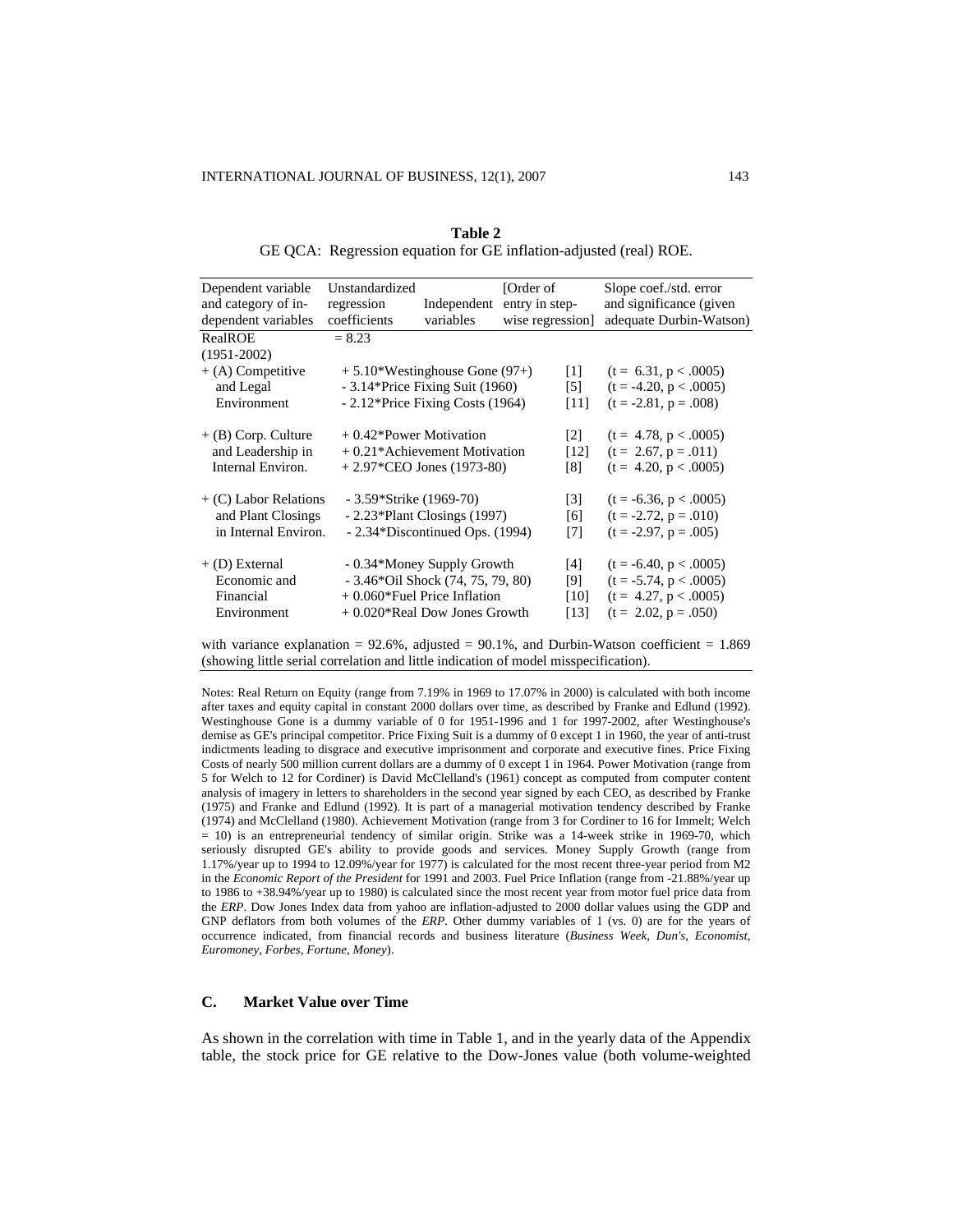annual averages of daily highs and lows) rose dramatically since 1962. The comparative market value of General Electric is not associated with the growth rate of real Dow Jones stock market values as a whole, which did not rise significantly over time. Relative stock price is associated strongly with the passage of time, and is positively correlated only with *Welch* among the CEO dummy variables.

#### **D. Factors Underlying GE Relative Market Value**

GE relative stock price is associated even more strongly with GE's competitive situation (the ratio of Westinghouse to GE revenues,  $r = -.92$ , not in Table 1) than with time. It relates positively and significantly also with profitability, capital intensity (perhaps the management macho effect of downsizing on stock purchasers), and, among corporate culture characteristics, primarily with entrepreneurial management (Table 1).

The regression model in Table 3 shows that, as for RealROE, relative stock price was affected primarily by the demise of Westinghouse as General Electric's major competitor. And for stock market perception at least, *increased* capital intensity- largely due to the downsizing of nearly half of GE's employees by CEO Welch--also increased GE's market value. Finally, the plant closings in 1997 and perhaps other events that year such as the bankruptcy of Montgomery Ward (a GE Capital borrower) had an adverse effect upon GE's relative stock value. In all, the model explains 96% of the variance in relative market value, in a far simpler model than that for real profitability. As for RealROE, the primary factor in higher performance was reduced competition.

| Table 3 |                                                                             |  |  |  |  |  |  |
|---------|-----------------------------------------------------------------------------|--|--|--|--|--|--|
|         | GE QCA: Regression equation for GE stock price (as adjusted for splits) per |  |  |  |  |  |  |
|         | 10,000 units of Dow Jones Index (similarly adjusted).                       |  |  |  |  |  |  |

| Dependent variable<br>and category of in-                                                          | Unstandardized<br>regression     | Independent | [Order of]<br>entry in step- |                   | Slope coef./std. error<br>and significance (given |  |  |  |
|----------------------------------------------------------------------------------------------------|----------------------------------|-------------|------------------------------|-------------------|---------------------------------------------------|--|--|--|
| dependent variables                                                                                | coefficients                     | variables   |                              | wise regression   | adequate DurbinWatson)                            |  |  |  |
| <b>GE Stock Price</b>                                                                              |                                  |             |                              |                   |                                                   |  |  |  |
| relative to Dow<br>$(1962 - 2002)$                                                                 | $= 1.65$                         |             |                              |                   |                                                   |  |  |  |
| $+$ (A) Competitive<br>Environment                                                                 | $+19.10*Westinghouse$ Gone (97+) |             |                              | $\lceil 1 \rceil$ | $(t = 12.53, p < .0005)$                          |  |  |  |
| $+(B)$ Leadership and                                                                              | $+0.060$ *Capital Intensity      |             |                              | $\lceil 2 \rceil$ | $(t = 7.30, p < .0005)$                           |  |  |  |
| Resource Allocation<br>in Internal Environ.                                                        | $+3.09$ *CEO Welch (1981-2000)   |             |                              | [4]               | $(t = 2.96, p = .005)$                            |  |  |  |
| + (C) Labor Relations<br>and Plant Closings<br>in Internal Environ.                                | $-11.10*$ Plant Closings (1997)  |             |                              | $\lceil 3 \rceil$ | $(t = -4.21, p < .0005)$                          |  |  |  |
| with variance explanation = $95.8\%$ , adjusted = $95.3\%$ , and Durbin-Watson coefficient = 1.666 |                                  |             |                              |                   |                                                   |  |  |  |
| (showing little serial correlation and little indication of model misspecification).               |                                  |             |                              |                   |                                                   |  |  |  |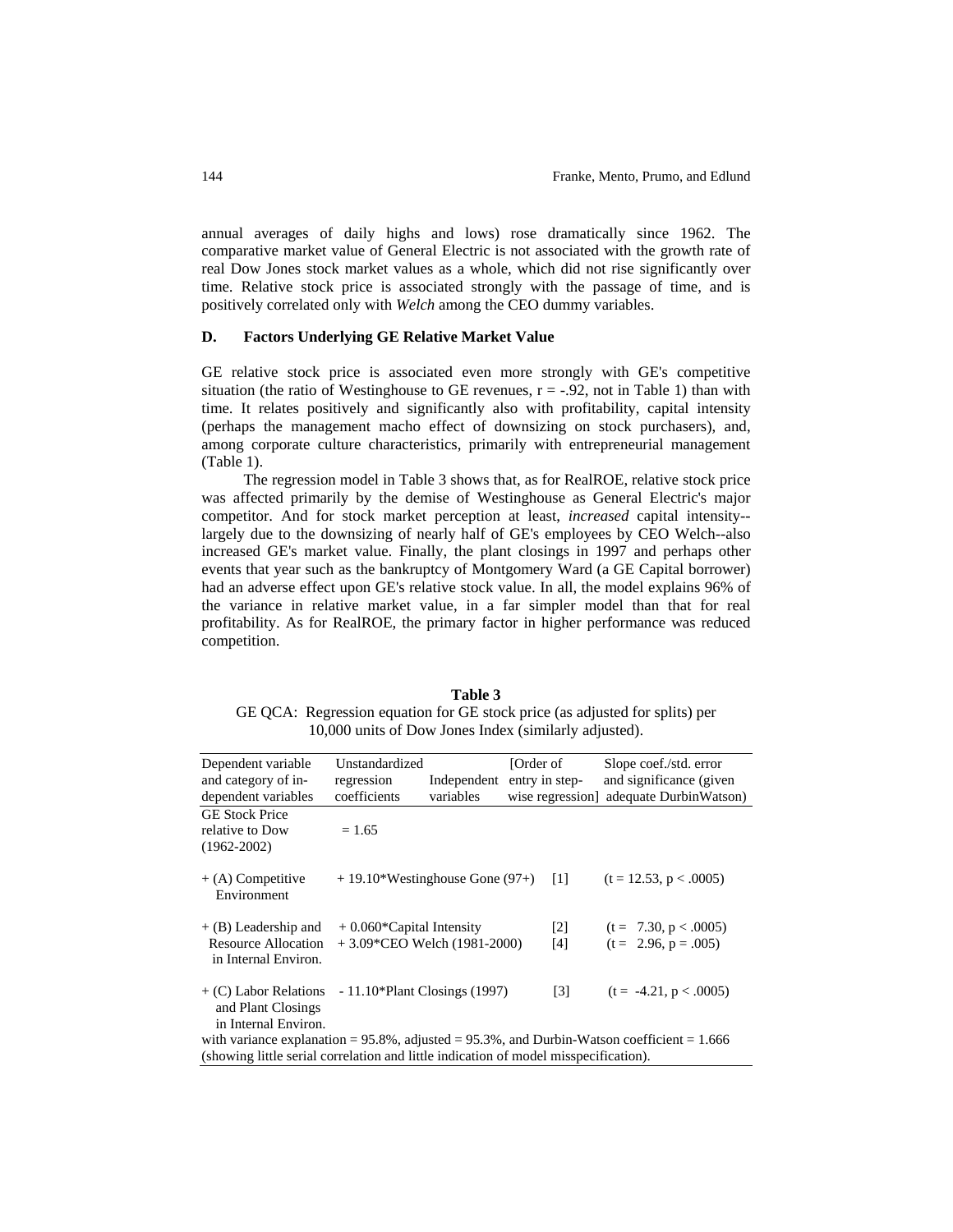#### **E. Results Organized according to Hypotheses**

*Hypothesis one*, **that GE's real profitability did not improve under Welch**, is partially supported. It was not until 1988 that Welch regained the capital efficiency values averaged by CEO Jones over his tenure, and not until 1995, with the nearcollapse of Westinghouse sales, that Welch substantially exceeded the real profitability of his predecessor (Appendix). Welch did not enter the final Table 2 regression equation as a dummy variable, and his personality evidenced in the February 1983 letter to GE shareholders showed him to be weakest among the five CEOs evaluated as to the strong managerial characteristic of high power and low affiliation motivation. Earlier steps in the regression that do show significance for Welch indicate negative rather than positive impact upon real return on equity. With some qualification, *hypothesis one* is supported.

*Hypothesis two*, **that GE's real profitability increases were due to other causes**, thus is supported. The other causes pictured in the regression model of Table 2 include some of the internal cultural and external economic variables disclosed by earlier quantitative case analyses of American and German firms (cf. Franke, 2000; 2007). In addition, the decline of GE's primary competitor was a factor of which GE seems to have been able to take advantage. Not all of the factors described in these sources came into play--for example, the growth of the U.S. economy did not seem to be important to GE's profitability, and capital intensity did not enter the final equation, negatively as expected or at all. But there were some familiar and other reasonable causal variables, allowing a 93% explanation of profitability variance. Thus, *hypothesis two* is supported.

*Hypothesis three*, **that GE's increase in market value was due primarily to a more favorable competitive position, but that Welch also contributed positively**, is supported by the model in Table 3. His person and the plant closings and downsizings for which he was responsible, contributing to higher capital intensity, appear to have influenced stock purchasers positively. However, the demise of a major competitor was the primary factor. *Hypothesis three* is supported.

# **V. DISCUSSION**

Our empirical findings support the critics of Jack Welch as much as they do his admirers. GE was able to take advantage of the quasi-monopolistic opportunities presented by Westinghouse's disintegration and retreat from competition following 1991. There is some doubt as to Welch's stewardship in terms of *efficient utilization* of stockholder capital resources. Real (inflation-adjusted) returns on equity capital did not rise for his first decade, as the number of employees dropped nearly in half and capital intensity (real equity in 2000-dollars per employee) more than doubled, and finally tripled by the end of Welch's term in office.

Although the dummy variable for *Welch* did not enter the final regression model in Table 2, the results here and elsewhere do indicate that CEOs high in power motivation and secondarily in achievement motivation tend to obtain greater profitability. As shown in the Appendix table, Welch was one of the lowest in the power motivation index of effective management, but relatively high in the achievement motivation index of entrepreneurism (see means in Table 1).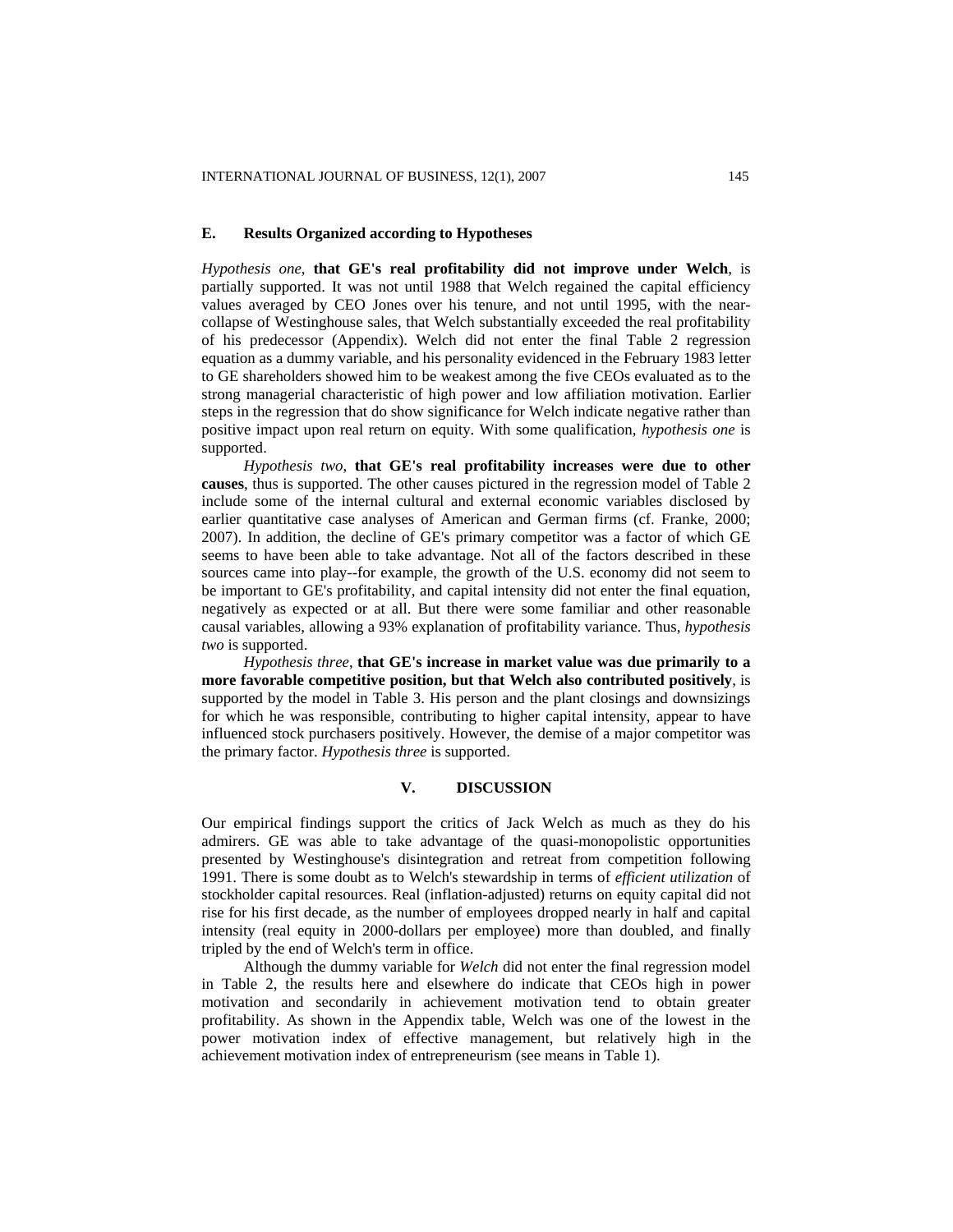Zero-order correlations of *Welch* as a dummy variable (not shown) provided a positive coefficient of .41 ( $p = .002$ ) with apparent ROE, but no correlation with real ROE  $(r = .03)$ . Entries at various steps of the regression model for real profitability (the final step of which is Table 2*)* also did not indicate benefits from Welch's leadership. For example, just before entry of *Jones*, *Welch* appeared to have had a significant but *negative* effect upon GE's RealROE (p = .02). Later, just before entry of *Achievement Motivation* (a positive factor in which Welch scored high), *Welch* again showed a significant but *negative* effect ( $p = .05$ ). Thus there were no suggestions of positive and significant influences of Welch upon real profitability of General Electric once allowance was made for the demise of Westinghouse as a major competitor after 1996. But he did provide an aura of managerial strength, with the ability to hold GE on a survival course and to increase market value dramatically.

## **VI. CONCLUSION**

Our conclusion, based on quantitative case analysis over 52 years (1951-2002) of GE's existence, suggests factors other than Jack Welch as primary contributors to GE's performance (which by all indices was excellent from the mid-1990s up to 2000). But for the first decade under his leadership, real (inflation-adjusted) return on equity did not improve, although GE real and relative stock prices performed extremely well.

This analysis suggests that systematic and empirical appraisal of business corporations over time can help in sorting out possible sources of better corporate performance. It may contribute to establishing a body of knowledge for improving the corporations that provide most of our goods and services and that provide much of our employment, experience, welfare, and social learning.

#### **ACKNOWLEDGEMENTS**

The first author began developing quantitative case analysis (QCA) in the late 1970s and early 1980s while consulting for the Jamesbury Valve Company in Worcester, MA. Real-value accounting for profitability and regressions over the 25 year history of the company led to QCA studies of further US companies with students at the Worcester Polytechnic Institute and Loyola College and to QCA studies of German companies with students at the University of Greifswald, Technical University of Braunschweig, and University of Bremen. In the early 1970s, Professors Martin J. Bailey, Stanley Engerman, and Robert W. Fogel at the University of Rochester had provided necessary econometric and cliometric procedures. Since the late 1980s at Loyola, collaboration with Dr. Timothy Edlund formalized QCA for strategic management. Over 1996-1997, studies of German companies were supported in part by a Fulbright Teaching/Research grant at Greifswald. Later at Brauschweig Dr. Klaus Lindert helped develop comparable accounting information for German firms, and corporate archivists at Hoechst and Volkswagen provided historical and financial information back to the origins of their firms. Data for the German economy over time were obtained from the Statistisches Bundesamt in Wiesbaden. In the early 2000s, work with financial expert Steven Prumo led to methods to fully volume-weight and otherwise adjust yearly stock prices, allowing year-by-year time-series evaluation of market value and relative market value. We are grateful for comments and suggestions by Dr. J. Scott Armstrong.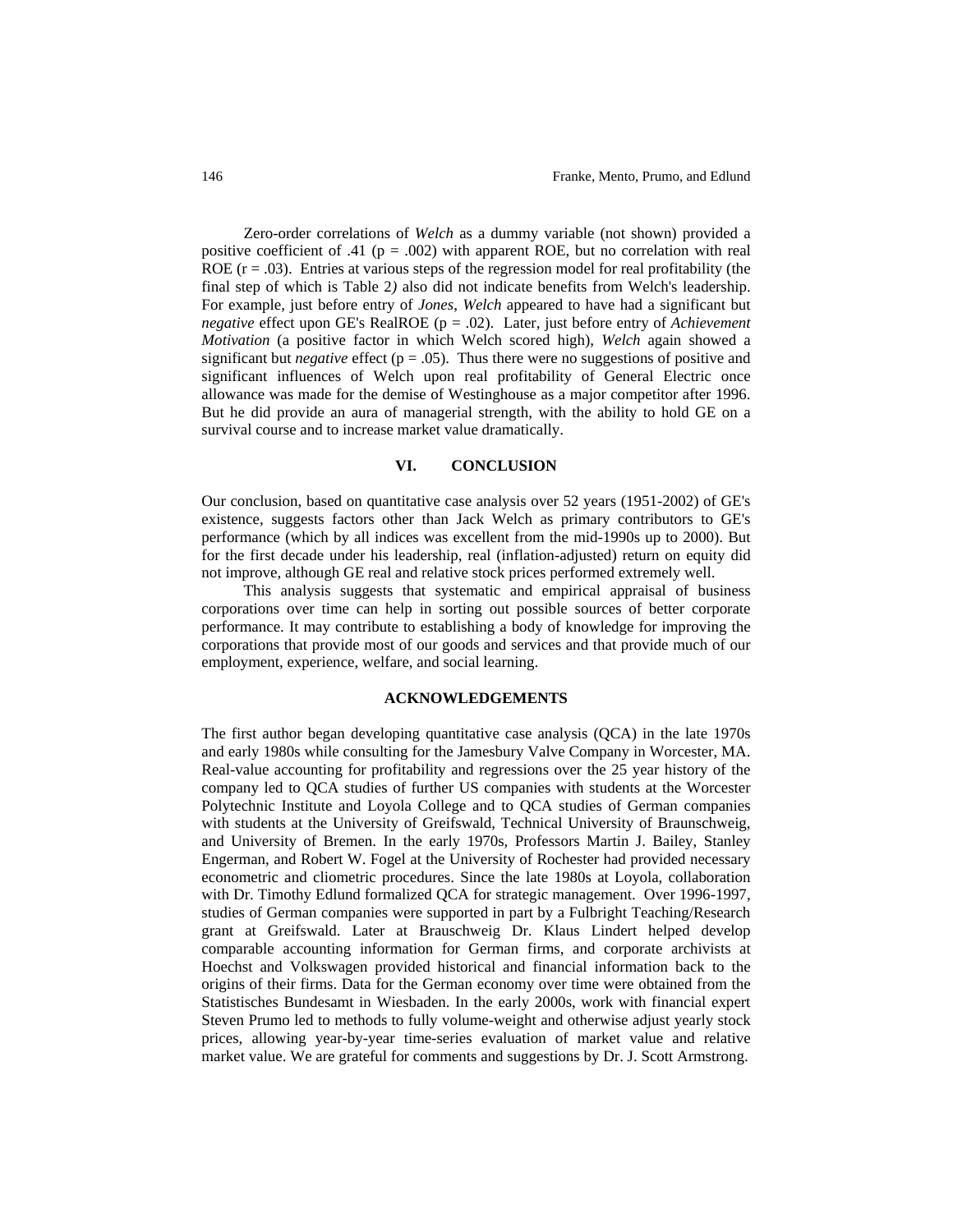#### **REFERENCES**

- Armstrong JS, Collopy F. 1996. "Competitor Orientation: Effects of Objectives and Information on Managerial Decisions and Profitability." *Journal of Marketing Research* **33**: 188-199.
- Armstrong JS, Green KC. 2007. "Competition *versus* Profitability: The Porter Goal Diversion and Its Effects." *International Journal of Business* **12**(1), Special Issue on "Taking Business Seriously," Winter.
- Baumohl B. 1993. "When Downsizing Becomes 'Dumbsizing'." *Time* 141(11): 55.
- Birger J. 2000. "Glowing Numbers." *Money* November: 112-122.
- *Business Week* 1977 (January 31). "The Opposites: GE Grows while Westinghouse Shrinks." Pages 60-66.
- Buzzell RD, Gale B. 1987. *The PIMS Principles: Linking Strategy to Performance* .Free Press: New York.
- Byron C. 2004. *Testosterone Inc.: Tales of CEOs Gone Wild*. John Wiley & Sons: Hoboken, NJ.
- Byrne J. 1998. "Jack Welch, Corporate Villain?" *Business Week* **3605**: 32.
- Cascio WF. 1993. "Downsizing: What Do We Know? What Have We Learned?" *Academy of Management Executive* **7**(1): 94-104.
- Council of Economic Advisers. 1989. *Economic Report of the President: 1989*. U.S. Government Printing Office: Washington, DC.
- Elliott S. 2003. "G.E. to Spend \$100 Million Promoting Itself as Innovative." *New York Times*, January 16: C1.
- Franke RH. 1974. "An Empirical Appraisal of the Achievement Motivation Model Applied to Nations." Unpublished doctoral dissertation, University of Rochester.
- Franke RH. 1975. "Motivation, Capital, and Economic Performance." Paper presented to the annual meeting of the American Psychological Association, Chicago. (29 pages.)
- Franke RH. 1980. "Worker Productivity at Hawthorne." *American Sociological Review* **45**: 1006-1027.
- Franke RH. 1987. "Technological Revolution and Productivity Decline: Computer Introduction in the Financial Industry." *Technological Forecasting and Social Change* **31**: 143-154.
- Franke RH. 2000. "Taking Business Seriously: Applying the Comprehensive Method of Quantitative Case Analysis to the Performance of Business Organizations." Paper presented to faculty of the University of Bremen, Bremen, Germany.
- Franke RH. 2007. "Taking Business Seriously: Introduction to Special Issue." *International Journal of Business* **12**(1), Special Issue on "Taking Business Seriously," Winter.
- Franke RH, Armstrong JS, Vaclavik PM. 1998. "Competition vs. Profitability." Paper presented, annual meeting of the Strategic Management Society, Orlando, FL. (In full text at [http://jscottarmstrong.com](http://jscottarmstrong.com/).)
- Franke RH, Barrett GV. 2004. "A New Strategic Era: Beyond the Computer and Innovation Paradoxes." Paper presented to the annual meeting of the Strategic Management Society, San Juan, Puerto Rico, US.
- Franke RH, Edlund TW. 1992. "Development and Application of a Longitudinal Procedure for Quantitative Case Analysis." In *Forging New Partnerships with*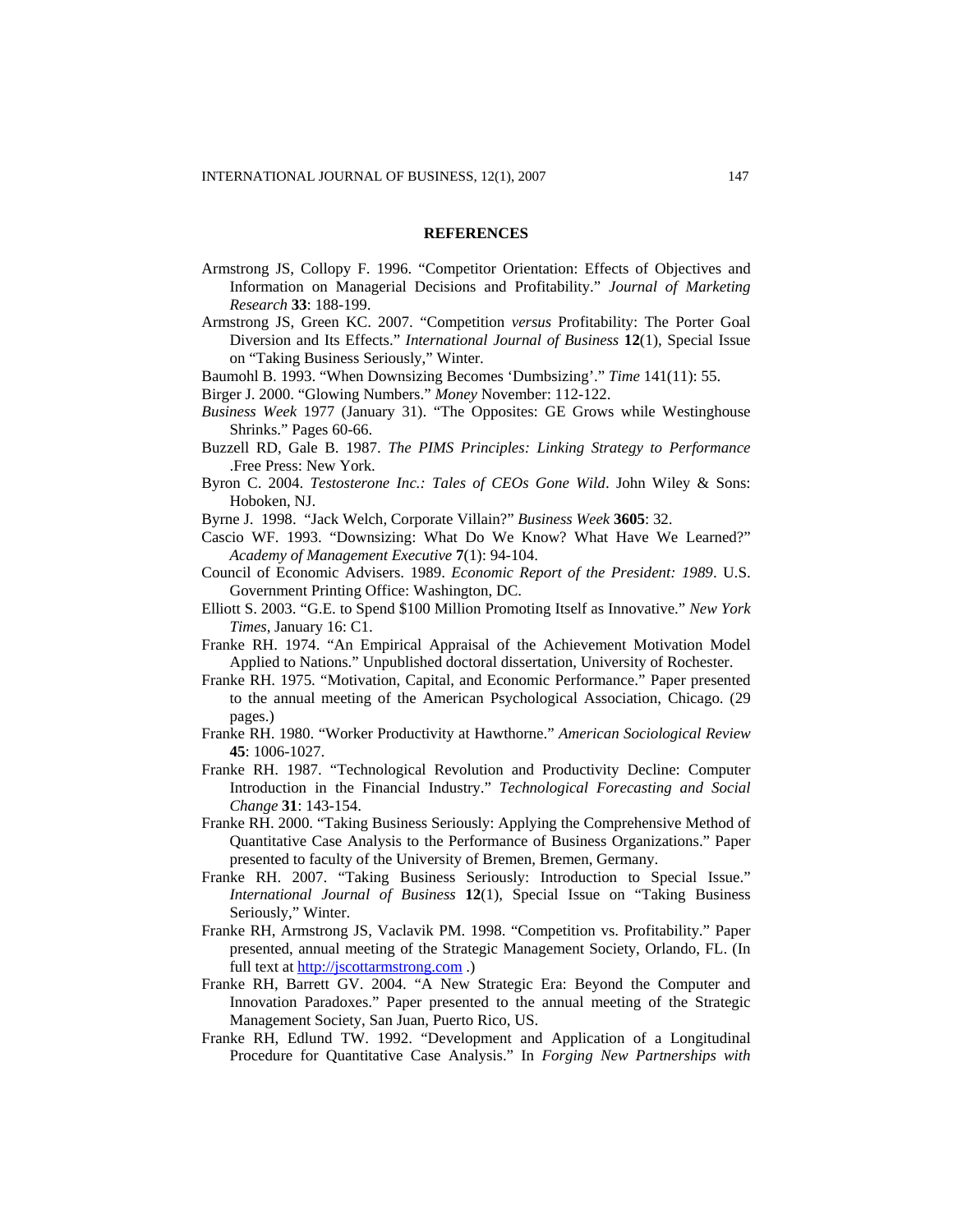*Cases, Simulations, Games, and other Interactive Methods*, Klein HE (ed). WACRA--World Association for Case Method Research and Application: Needham, MA; 361-372.

- Franke RH, Edlund TW. 2003. "Counterfactual Transformation of a Regulated Monopoly: Quantitative Case Analysis "As If" a Competitive Free-enterprise Corporation." Paper presented, annual meeting of the Strategic Management Society, Baltimore.
- Franke RH, Edlund TW, Milner JP, George SM, Hagigh TK. 1994. "Quantitative History of Westinghouse: Analysis of Corporate Profitability, 1951-1991." Paper presented, WACRA, Montreal. (22 pages.)
- Franke RH, Edlund TW, Vaclavik PM. 1998. "Development and Application of Quantitative Case Analysis [Black and Decker Corporation]." Paper presented, annual meeting of the Strategic Management Society, Orlando, FL.
- Franke RH, Hofstede G, Bond MH. 1991. "Cultural Roots of Economic Performance." *Strategic Management Journal* **12**: 165-173.
- Franke RH, Hofstede G, Bond MH. 2002. "National Culture and Economic Growth." In *Handbook of Cross-Cultural Management*, Gannon MJ, Newman KL (eds). Oxford, UK: Blackwell; ch. 1: 5-15.
- Franke RH, Kaul JD. 1978. "The Hawthorne Experiments: First statistical Interpretation." *American Sociological Review* **43**(5): 623-643.
- Franke RH, Mento AJ, Brooks WW. 1985. "Corporate Culture Across Cultures." Paper presented, Academy of Management, San Diego, CA.
- Franke RH, Mento AJ, Prumo SM, Armstrong AS. 2003. "Influence of Jack Welch on GE Performance: Long-Term Quantitative Case Analysis." Paper presented at the annual meeting of the Strategic Management Society, Baltimore, MD.
- Franke RH, Miller JA. 2007. "Capital Investment and Utilization in Business Performance and Economic Growth." *International Journal of Business* **12**(1), Special Issue on "Taking Business Seriously," Winter.
- Locke EA. 2000. "The Prime Movers: Traits of the Great Wealth Creators." Amacom: New York.
- Locke EA. 2002. "The Epistemological Side of Management: Teaching through Principles." *Academy of Management Learning and Education* **1**(2): 195-205.
- Loomis CJ. 1981 (May 4). "How GE manages inflation." *Fortune: 121-124.*

Lowe J. 1998. *Jack Welch Speaks*. Wiley: New York.

- McClelland DC. 1961. *The Achieving Society*. Van Nostrand: Princeton, NJ.
- McClelland DC. 1985. *Human Motivation*. Scott, Foresman: Glenview, IL.
- *Multinational Monitor*. 2001 (July/August). "'Any cost' is too high: An interview with Thomas O'Boyle."
- O'Boyle TF. 1998. *At Any Cost: Jack Welch, General Electric, and the Pursuit of Profit*. Vintage: New York.
- O'Toole J. 1995. *Leading Change: Overcoming the Ideology of Comfort and the Tyranny of Custom*. Jossey-Bass: San Francisco.
- Sherman S. 1995 (November 13). "Stretch goals: The dark side of asking for miracles." *Fortune*, p. 231.
- Summer CE, Bettis RA, Duhaime IM, Grant JH, Hambrick DC, Snow CC, Zeithaml CP. 1990. "Doctoral Education in the Field of Business Policy and Strategy." *Journal of Management* **16**: 361-398.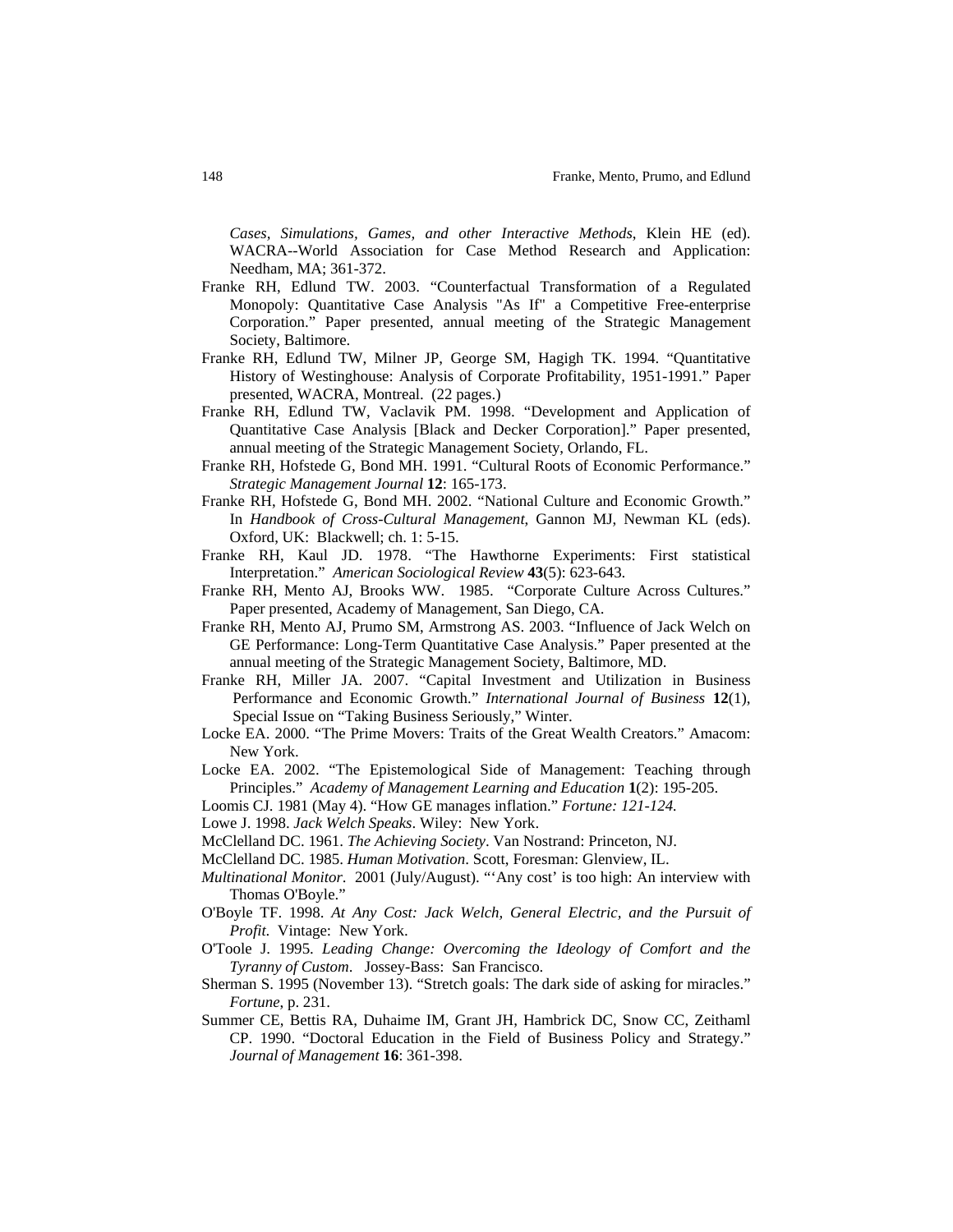- Tichy N, Sherman S. 1993*. Control Your Destiny or Someone Else Will*. Doubleday: New York.
- "Wayne Cascio is down on Downsizing." 2002 (November/December). *Across the Board*.
- Wheelen TL, Hunger JD. 1989. *Strategic Management and Business Policy*. Addison-Wesley: Reading, MA.